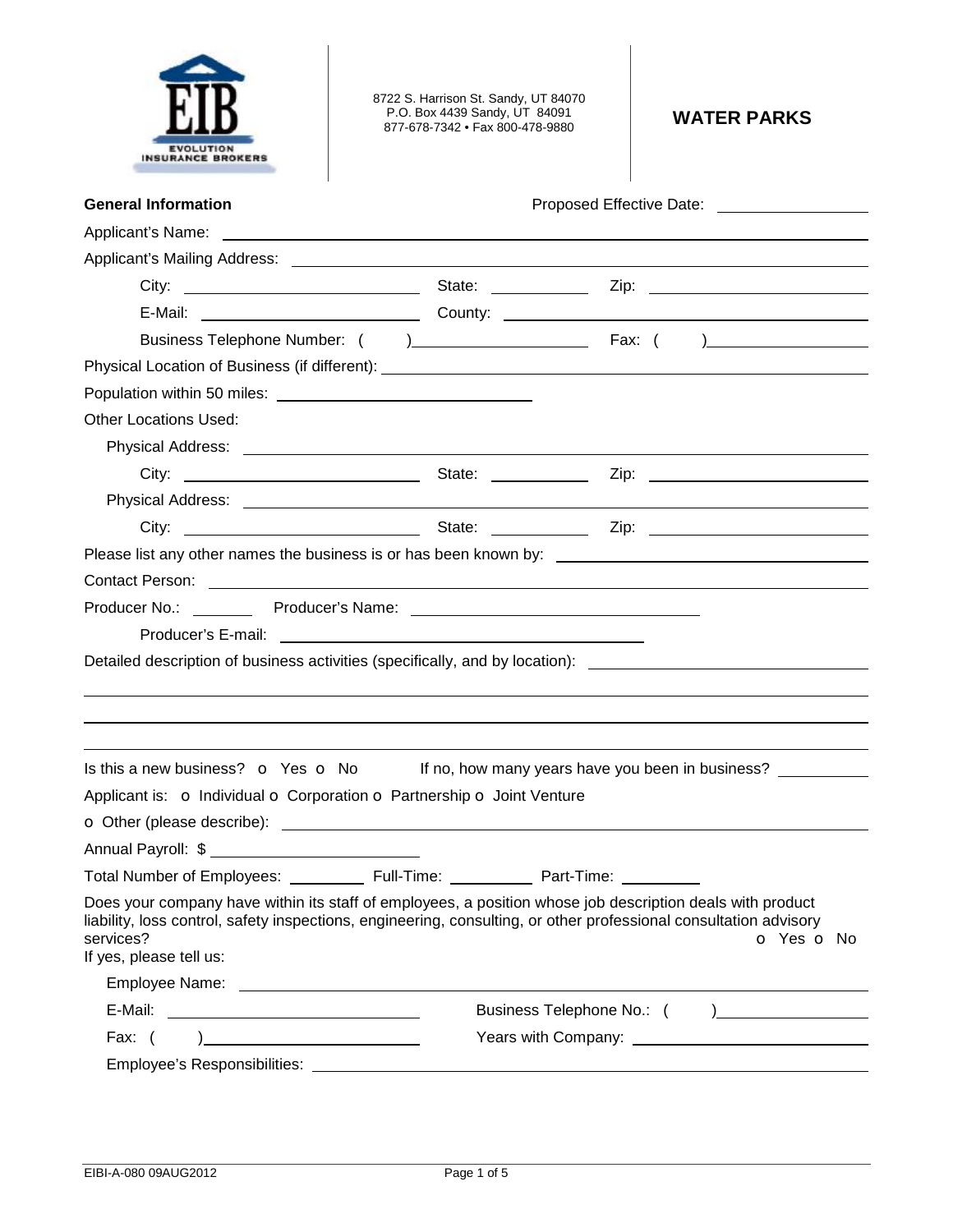## **1. Insurance History**

Who is your current insurance carrier (or your last if no current provider)? \_\_\_\_\_\_\_\_\_\_\_\_\_\_\_\_\_\_\_\_\_\_\_\_\_\_\_\_\_\_\_\_\_

Provide name(s) for all insurance companies that have provided Applicant insurance for the last three years:

|                                                                                                           | Coverage: | Coverage: | Coverage:  |  |
|-----------------------------------------------------------------------------------------------------------|-----------|-----------|------------|--|
| <b>Company Name</b>                                                                                       |           |           |            |  |
| <b>Expiration Date</b>                                                                                    |           |           |            |  |
| <b>Annual Premium</b>                                                                                     | \$        | \$        | \$         |  |
| Has the Applicant or any predecessor or related person or entity ever had a claim?<br>O Yes O No          |           |           |            |  |
| Completed Claims and Loss History form attached (REQUIRED)?<br>O Yes O No                                 |           |           |            |  |
| Has the Applicant, or anyone on the Applicant's behalf, attempted to place this risk in standard markets? |           |           |            |  |
|                                                                                                           |           |           | O Yes O No |  |
| If the standard markets are declining placement, please explain why:                                      |           |           |            |  |

# **2. Desired Insurance**

## **Limit of Liability - Professional Liability Coverage:**

| Per Act/Aggregate |                       |         | Per Person/Per Act/Aggregate    |  |
|-------------------|-----------------------|---------|---------------------------------|--|
| $\circ$           | \$50,000/\$100,000    | $\circ$ | \$25,000/\$50,000/\$100,000     |  |
| $\circ$           | \$150,000/\$300,000   | $\circ$ | \$75,000/\$150,000/\$300,000    |  |
| $\circ$           | \$250,000/\$1,000,000 | $\circ$ | \$100,000/\$250,000/\$1,000,000 |  |
| $\circ$           | \$500,000/\$1,000,000 | $\circ$ | \$250,000/\$500,000/\$1,000,000 |  |
| Ω                 | Other:                | $\circ$ | Other:                          |  |

**Self Insured Retention (SIR):** o \$1,000 (Minimum) o \$1,500 o \$2,500 o \$5,000 o \$10,000

### **3. Business Activities**

- 1. Person providing accounting and tax services:
	- a. Name:
	- b. Address:

 

| ۷. | Length of season:     |         |      |
|----|-----------------------|---------|------|
| ა. | Operating hours: from | a.m. tc | p.m. |

4. Describe all activities for which coverage is being requested.

Activities which are not identified and for which no coverage charge has been made are excluded. Some activities will need to be further described in supplemental questionnaires.

5. Operations manager's name:

a. Years of experience:

- b. How long has park been in operation under current management?
- 6. Number of permanent employees:
- 7. Number of seasonal employees: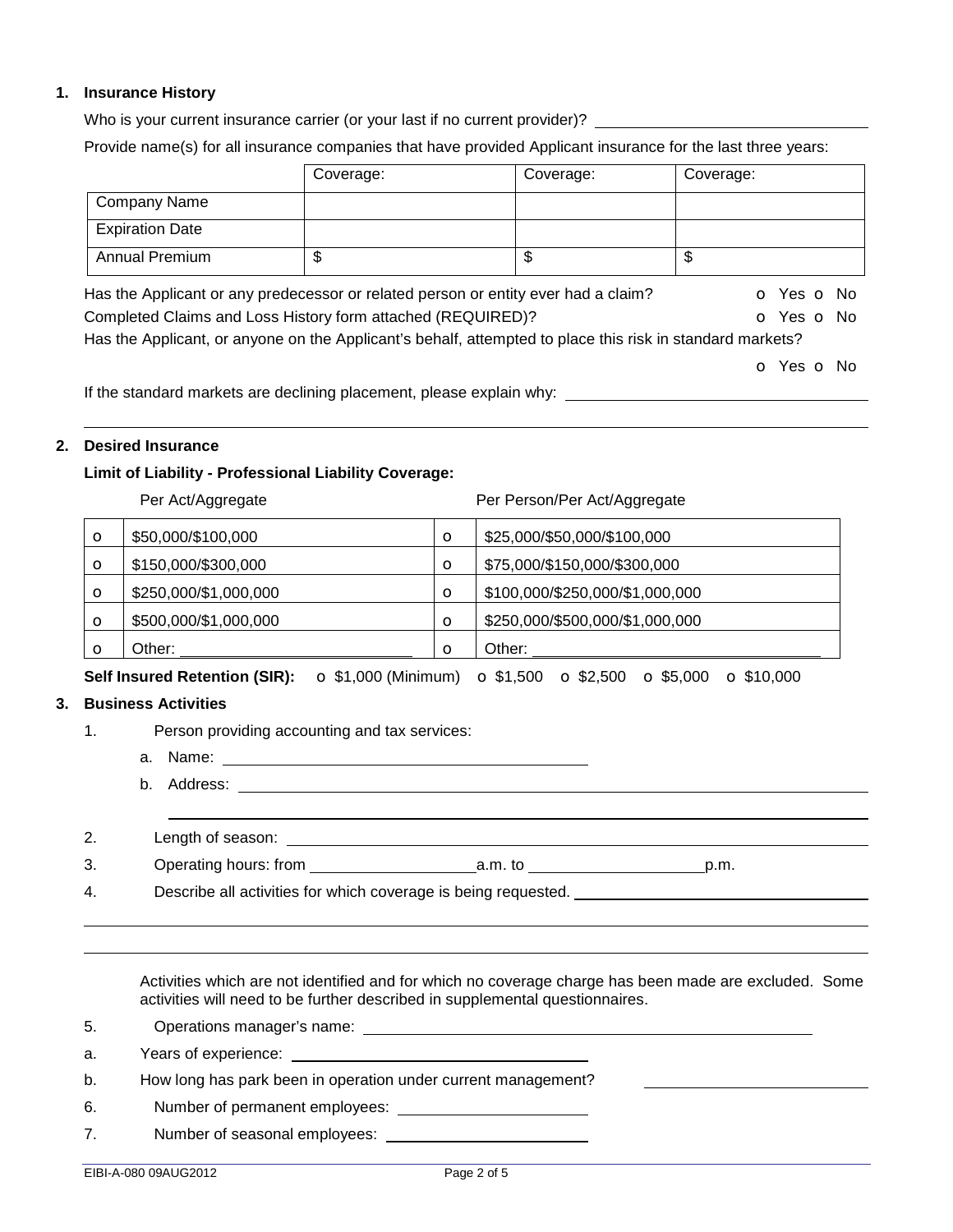| 8.         | Approximate number of operating days per year: _________________________________ |                                                                              |                                    |                                                                                                                                                                                                                                |                             |  |
|------------|----------------------------------------------------------------------------------|------------------------------------------------------------------------------|------------------------------------|--------------------------------------------------------------------------------------------------------------------------------------------------------------------------------------------------------------------------------|-----------------------------|--|
| 9.         |                                                                                  |                                                                              |                                    |                                                                                                                                                                                                                                |                             |  |
| 10.        |                                                                                  | Number, and type of medical personnel:                                       |                                    |                                                                                                                                                                                                                                |                             |  |
|            |                                                                                  |                                                                              |                                    |                                                                                                                                                                                                                                |                             |  |
|            | b.                                                                               |                                                                              |                                    |                                                                                                                                                                                                                                |                             |  |
|            | c.                                                                               |                                                                              |                                    |                                                                                                                                                                                                                                |                             |  |
|            | d.                                                                               |                                                                              |                                    |                                                                                                                                                                                                                                |                             |  |
|            | е.                                                                               |                                                                              |                                    | Describe training/requirements (ie., CPR, life saving courses etc.): __________________                                                                                                                                        |                             |  |
| 11.        |                                                                                  | Are regular safety meetings held with employees?                             |                                    |                                                                                                                                                                                                                                | Yes  <br>  No               |  |
|            |                                                                                  |                                                                              |                                    |                                                                                                                                                                                                                                |                             |  |
| 12.        |                                                                                  |                                                                              |                                    |                                                                                                                                                                                                                                |                             |  |
| 13.<br>14. |                                                                                  | Is there a standard incident report for available to employees at all times? |                                    |                                                                                                                                                                                                                                | Yes  No                     |  |
| 15.        |                                                                                  |                                                                              |                                    | Describe procedure in case of accident: North American Contract of American Contract of American Contract of American Contract of American Contract of American Contract of American Contract of American Contract of American |                             |  |
|            |                                                                                  |                                                                              |                                    |                                                                                                                                                                                                                                |                             |  |
| 16.        |                                                                                  |                                                                              |                                    | Describe any safety measures/risk management plans in effect last year.                                                                                                                                                        |                             |  |
| 17.        |                                                                                  |                                                                              |                                    | What procedures have been established to deal with patrons who cause problems?                                                                                                                                                 |                             |  |
| 18.        |                                                                                  | Is there an ejection policy?                                                 |                                    |                                                                                                                                                                                                                                | No<br>Yes                   |  |
| 19.        | Do you allow chain riding?<br>Yes                                                |                                                                              |                                    |                                                                                                                                                                                                                                | No                          |  |
|            | 20. Do you allow riders to stand?                                                |                                                                              |                                    |                                                                                                                                                                                                                                | $\Box$ Yes $\Box$ No        |  |
|            | 21. Do you control spacing of riders?<br>Yes $\Box$ No                           |                                                                              |                                    |                                                                                                                                                                                                                                |                             |  |
|            | 22. Do you allow riders a running start?<br>Yes $\Box$ No                        |                                                                              |                                    |                                                                                                                                                                                                                                |                             |  |
|            | 23. Revenues:                                                                    |                                                                              |                                    |                                                                                                                                                                                                                                |                             |  |
|            |                                                                                  | <b>PER PERSON</b><br><b>CHARGE</b>                                           | <b>ANNUAL</b><br><b>ATTENDANCE</b> | <b>GROSS ANNUAL</b><br><b>INCOME</b>                                                                                                                                                                                           | % OF TOTAL<br><b>INCOME</b> |  |
|            | <b>Main Gate</b>                                                                 | \$                                                                           | \$                                 | \$                                                                                                                                                                                                                             |                             |  |
|            | <b>Group Sales</b>                                                               | \$                                                                           | $\overline{\mathcal{S}}$           | $\overline{\mathbf{S}}$                                                                                                                                                                                                        |                             |  |
|            | Promotions                                                                       | $\overline{\mathcal{S}}$                                                     | $\overline{\mathbb{S}}$            | $\overline{\mathcal{S}}$                                                                                                                                                                                                       |                             |  |
|            | Season Pass                                                                      | \$                                                                           | \$                                 | \$                                                                                                                                                                                                                             |                             |  |
|            | Complimentary                                                                    | \$                                                                           | $\overline{\mathcal{S}}$           | \$                                                                                                                                                                                                                             |                             |  |

24. Other revenue:

| Food                | ٨IJ |
|---------------------|-----|
| <b>Liquor Sales</b> | ۱IJ |
| Arcade              | ۰IJ |

Other  $\begin{array}{|c|c|c|c|c|}\hline \text{S} & \text{S} & \text{S} \end{array}$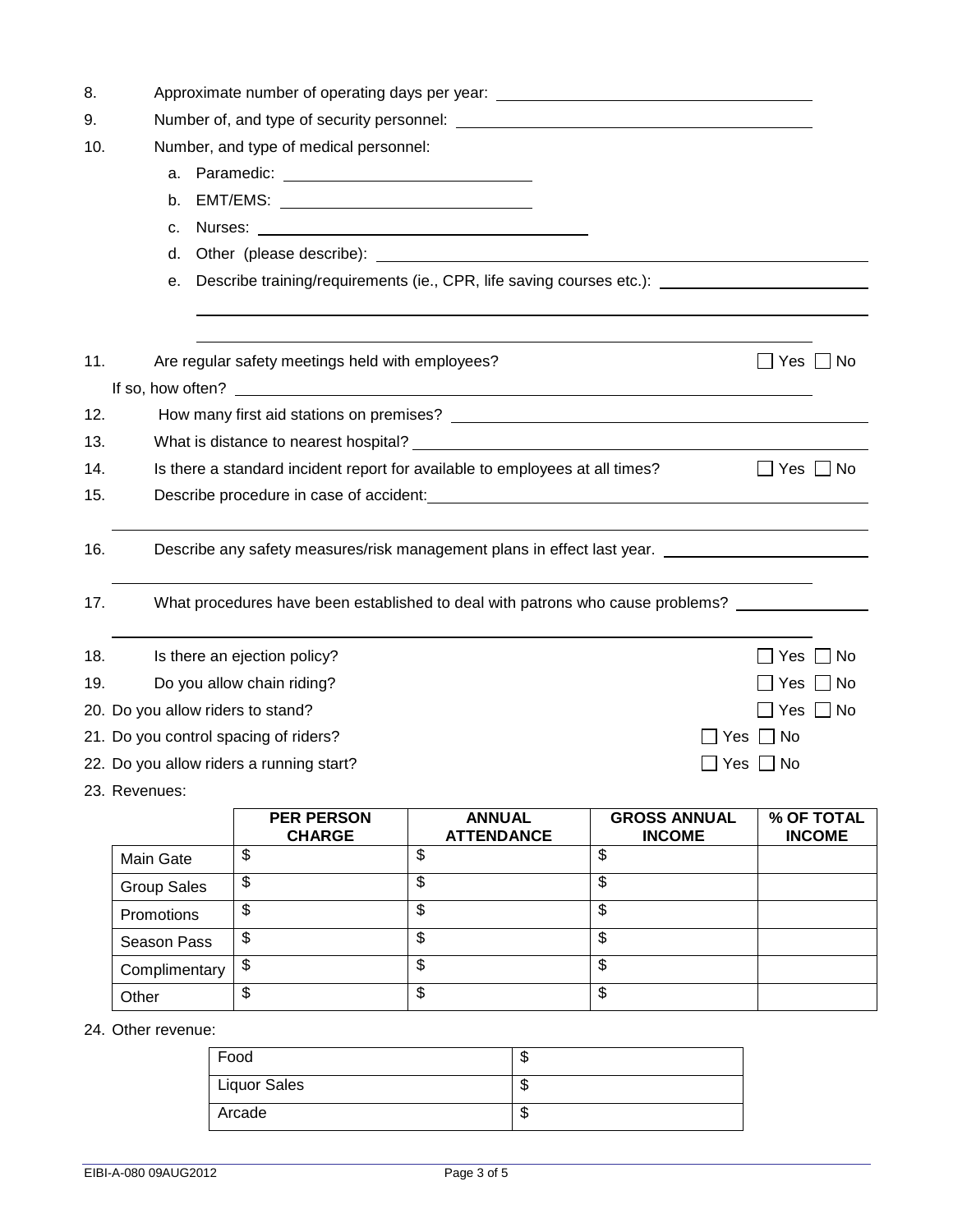|                               | Catering                                                                                                                                                                                           | \$                       |                                                                                                                 |
|-------------------------------|----------------------------------------------------------------------------------------------------------------------------------------------------------------------------------------------------|--------------------------|-----------------------------------------------------------------------------------------------------------------|
|                               | <b>Bumper Boats</b>                                                                                                                                                                                | \$                       |                                                                                                                 |
|                               | Lockers                                                                                                                                                                                            | \$                       |                                                                                                                 |
|                               | Merchandise                                                                                                                                                                                        | $\overline{\mathcal{S}}$ |                                                                                                                 |
|                               | Mini Golf                                                                                                                                                                                          | \$                       |                                                                                                                 |
|                               | <b>Pavilion Rental</b>                                                                                                                                                                             | \$                       |                                                                                                                 |
|                               | Go Carts (supplemental application<br>required)                                                                                                                                                    | \$                       |                                                                                                                 |
|                               | Other (please describe):                                                                                                                                                                           | $\overline{\mathcal{S}}$ |                                                                                                                 |
|                               | <b>TOTAL</b>                                                                                                                                                                                       | \$                       |                                                                                                                 |
| <b>Mechanical Information</b> | 25. Is there a qualified ride inspector to perform mechanical and electrical inspections? $\Box$ Yes $\Box$ No<br>If yes, give name(s) qualifications, years experience___________________________ |                          |                                                                                                                 |
|                               |                                                                                                                                                                                                    |                          |                                                                                                                 |
|                               | 26. Inspections are performed: Daily UWeekly D Monthly D Annually                                                                                                                                  |                          |                                                                                                                 |
|                               | 27. Is there a periodic inspection by an independent state inspector?                                                                                                                              |                          | Yes □ No                                                                                                        |
| Who:                          |                                                                                                                                                                                                    |                          |                                                                                                                 |
|                               |                                                                                                                                                                                                    |                          |                                                                                                                 |
| 28. Type of chlorine used:    | Liquid                                                                                                                                                                                             | Gas                      | Powder                                                                                                          |
|                               | a. If gas, do you have certified technician?                                                                                                                                                       |                          | Yes $\Box$ No                                                                                                   |
|                               | supervision, riding rules, and location of attendants or safety personnel completely.                                                                                                              |                          | 29. Complete a water slide or ride information sheet on each slide, attractions, and/or exposures. Describe the |
|                               | 30. Please attach the following:                                                                                                                                                                   |                          |                                                                                                                 |
|                               | Diagram of park.                                                                                                                                                                                   |                          | Park or slide certification by outside form.<br>Note any slides or rides that do not pass<br>certification.     |
|                               | Park brochure with operating times and<br>dates or list times and dates.                                                                                                                           |                          | Liability Waiver (if used)                                                                                      |
|                               | Emergency evacuation plan.                                                                                                                                                                         |                          | Operating Plan, Procedure Manual                                                                                |
|                               | Complete list of rides and pools, with their<br>serial number and manufacturers.                                                                                                                   |                          | <b>Staff Manual</b>                                                                                             |
|                               | Copies of Inspection Forms and Ride<br><b>Operator Training Manuals.</b>                                                                                                                           |                          | <b>Emergency Plan</b>                                                                                           |
|                               | Copy of most current independent<br>Inspector Report.                                                                                                                                              |                          | Managers Resume                                                                                                 |
|                               |                                                                                                                                                                                                    |                          |                                                                                                                 |